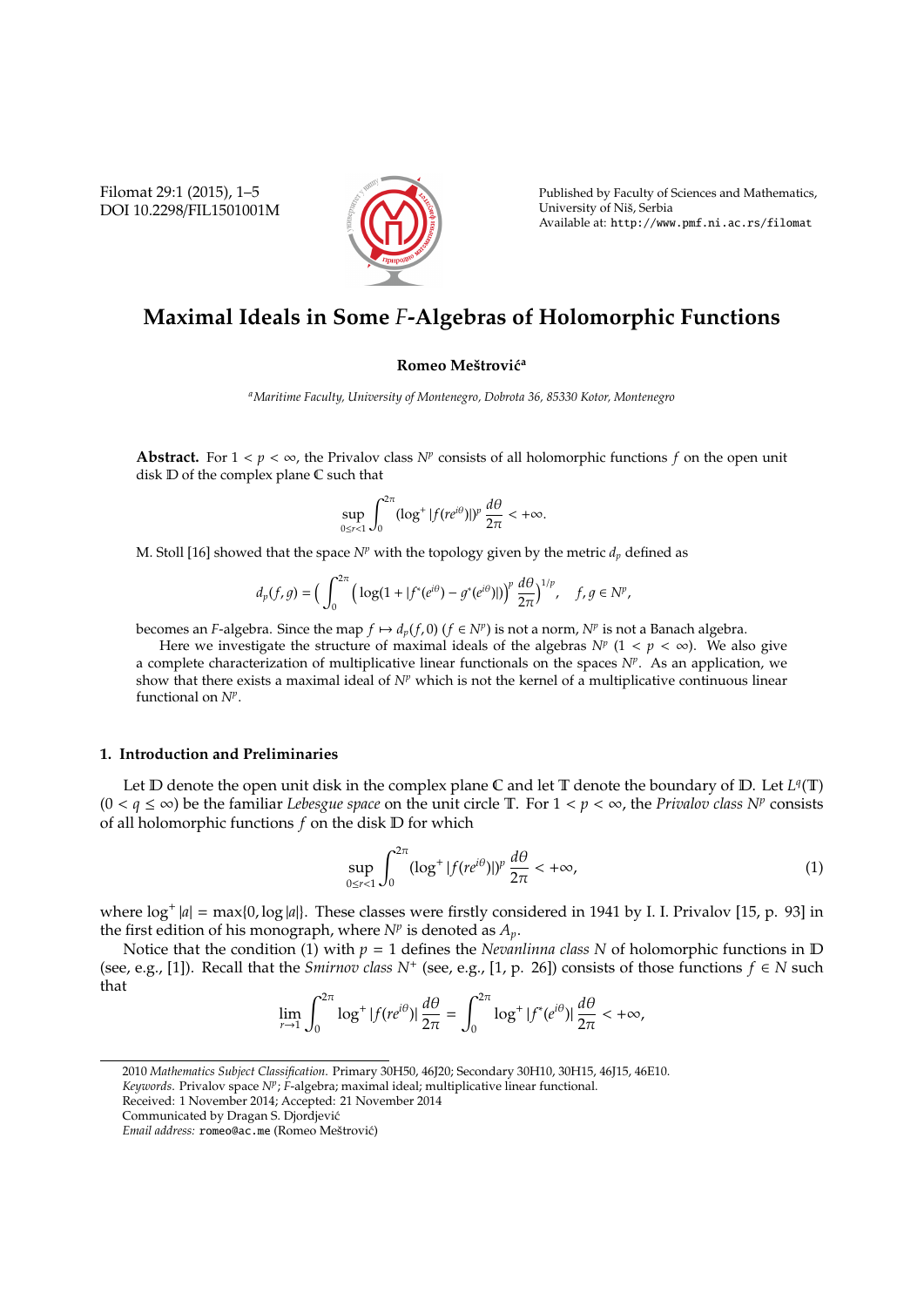where  $f^*$  is the boundary function of  $f$  on  $\mathbb T$ , i.e.,

$$
f^*(e^{i\theta}) = \lim_{r \to 1^-} f(re^{i\theta})
$$

is the *radial limit* of *f* which exists for almost every *e i*θ .

Furthermore, the *Hardy space H<sup>q</sup>* ( $0 < q \leq \infty$ ) consists of all functions *f*, holomorphic in D, which satisfy

$$
\sup_{0\leq r<1}\int_0^{2\pi}\left|f(re^{i\theta})\right|^q\frac{d\theta}{2\pi}<\infty
$$

if  $0 < q < \infty$ , and which are bounded when  $q = \infty$ :

$$
\sup_{z\in\mathbb{D}}|f(z)|<\infty.
$$

It is known (see [9] and [14]) that

$$
N^r \subset N^p \ (r > p), \quad \bigcup_{q > 0} H^q \subset \cap_{p > 1} N^p, \quad \text{and} \quad \bigcup_{p > 1} N^p \subset N^+ \subset N,
$$

where the above containment relations are proper.

In 1977 M. Stoll [16] (with the notation ( $\log^+ H$ ) $^\alpha$  for  $N^p$ ) proved the following result.

**Theorem A** (M. Stoll [16, Theorem 4.2]). *The space N<sup>p</sup> with the topology given by the metric d<sup>p</sup> defined by*

$$
d_p(f,g) = \Big(\int_0^{2\pi} \Big(\log(1+|f^*(e^{i\theta}) - g^*(e^{i\theta})|)\Big)^p \frac{d\theta}{2\pi}\Big)^{1/p}, \quad f, g \in N^p,
$$
 (2)

*becomes an F-algebra, that is, an F-space* (*a complete metrizable topological vector space with the invariant metric*) *in which multiplication is continuous*.

Since the function  $f \mapsto d_p(f, 0)$  defined for  $f \in N^p$  is not a norm, the Privalov space  $N^p$  is not a *Banach algebra*.

The function  $d_1 = d$  defined on the Smirnov class  $N^+$  by (2) with  $p = 1$  induces the metric topology on *N*<sup>+</sup> . In 1973 N. Yanagihara [17] showed that under this topology, *N*<sup>+</sup> is an *F*-space.

The study of the spaces  $N^p$  (1 <  $p < \infty$ ) was continued in 1977 by M. Stoll [16] (with the notation (log<sup>+</sup> *H*)<sup>a</sup> in [16]). Further, the topological and functional properties of these spaces were studied by C. M. Eoff ([2] and [3]), N. Mochizuki [14], Y. Iida and N. Mochizuki [5], Y. Matsugu [6] and in author's works [7]–[13]; typically, the notation varied and Privalov was mentioned in [6], [11], [12] and [13]. In particular, the functional, topological and algebraic properties of the spaces *N<sup>p</sup>* and their Fréchet envelopes were recently investigated in [8], [11] and [13].

It is well known (see, e.g., [1, p. 26]) that every function  $f ∈ N^+$  admits a unique factorization of the form

$$
f(z) = B(z)S_{\mu}(z)F(z), \quad z \in \mathbb{D}, \tag{3}
$$

where *B*(*z*) is the *Blaschke product* with respect to zeros  $\{z_n\} \subset \mathbb{D}$  of *f* (the set  $\{z_n\}$  may be finite),  $S_\mu$  is a *singular inner function*, and *F* is an *outer function* for *N*<sup>+</sup> , i.e.,

$$
B(z) = z^{m} \prod_{n=1}^{\infty} \frac{|z_{n}|}{z_{n}} \frac{z_{n} - z}{1 - \bar{z}_{n} z}, \quad z \in \mathbb{D},
$$
\n(4)

with  $\sum_{n=1}^{\infty} \left( 1 - |z_n| \right) < \infty$ ,  $m$  a nonnegative integer,

$$
S_{\mu}(z) = \exp\left(-\int_0^{2\pi} \frac{e^{it} + z}{e^{it} - z} d\mu(t)\right)
$$
(5)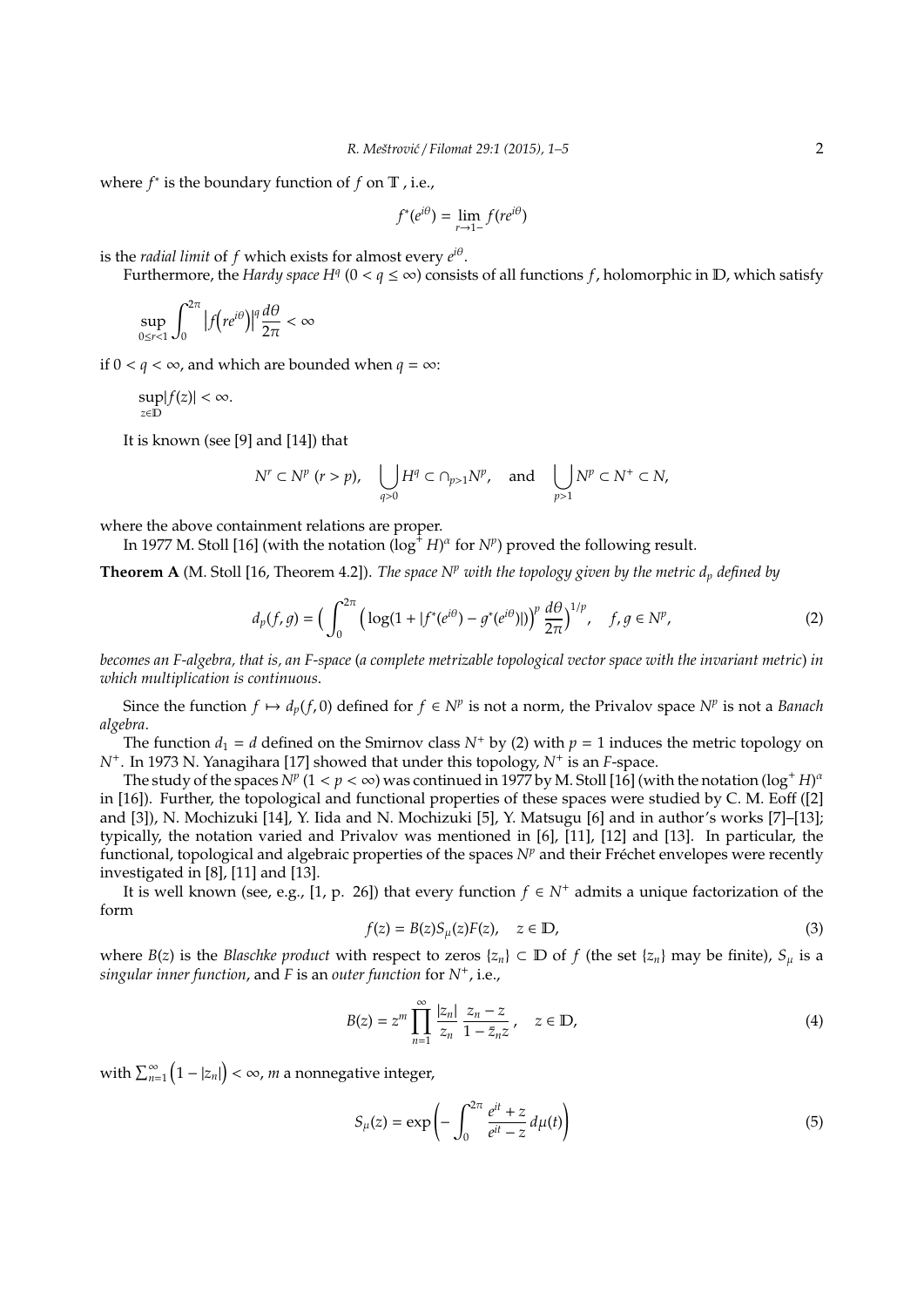with positive singular measure *d*µ, and

$$
F(z) = \lambda \exp\left(\int_0^{2\pi} \frac{e^{it} + z}{e^{it} - z} \log \left| f^*(e^{it}) \right| \frac{dt}{2\pi}\right),\tag{6}
$$

where  $\lambda$  is a complex constant such that  $|\lambda| = 1$  and  $\log |f^*(e^{it})| \in L^1(\mathbb{T})$ .

Recall that a function *I* of the form

$$
I(z) = B(z)S_{\mu}(z), \quad z \in \mathbb{D},
$$

is called an *inner function*, and *I* is a bounded holomorphic function on  $D$  whose boundary values  $I^*(e^{i\theta})$ have modulus 1 for almost every  $e^{i\theta} \in \mathbb{T}$ .

The *inner-outer factorization theorem* for the classes *N<sup>p</sup>* was given and proved by Privalov [15] as follows.

**Theorem B** (I. I. Privalov [15, pp. 98-100]; also see C. M. Eoff [3]). *A function f* ∈ *N*<sup>+</sup> *uniquely factorized by* (3) *belongs to the class*  $N^p$  *if and only if*  $log^+ |F^*(e^{i\theta})| \in L^p(\mathbb{T})$ *.* 

In 1999 R. Meštrović and A. V. Subbotin [12] characterized the *topological dual space* of *N<sup>p</sup>* (the set of all linear functionals that are continuous with respect to the metric topology *dp*) as follows.

**Theorem C** (R. Meštrović and A. V. Subbotin [12, Theorem 2]). If  $\Phi$  *is a continuous linear functional on*  $N^p$ , *then there exists a sequence*  $(b_n)_{n=1}^{\infty}$  $\sum_{n=0}^{\infty}$  *of complex numbers with b*<sub>n</sub> = *O*(exp(-cn<sup>1/(p+1)</sup>)) for some c > 0, such that

$$
\Phi(f) = \sum_{n=0}^{\infty} a_n b_n,\tag{7}
$$

*where*  $f(z) = \sum_{n=0}^{\infty} a_n z^n \in N^p$ , with convergence being absolute. Conversely, if  $(b_n)_{n=0}^{\infty}$ *n*=0 *is a sequence of complex numbers for which*

$$
b_n = O\left(\exp\left(-cn^{1/(p+1)}\right)\right),\tag{8}
$$

*then* (7) *defines a continuous linear functional on N<sup>p</sup> .*

As every space  $N^p$  ( $1 < p < \infty$ ) becomes an *F*-algebra, and in particular, a topological algebra, it can be of interest to investigate the ideal structure of  $N^p$ . Related problems are closely related to those on Banach algebras. For example, the general theory of Banach algebras gives the following information: every maximal ideal of a function algebra *A* over C is the kernel of an element of the space *M* of all non-zero homomorphisms of *A* into C, and conversely. It is also well known (see, e.g., [4]) that in a Banach algebra every nontrivial multiplicative linear functional is continuous and that every maximal ideal is the kernel of a multiplicative linear functional.

In the next section we show that for any fixed  $\lambda \in \mathbb{D}$ , the point evaluation  $\gamma_\lambda(f) := f(\lambda)$ ,  $f \in N^p$ , is a multiplicative continuous linear functional on the space *N<sup>p</sup>* (Proposition 2.1). Moreover, we prove that the set  $\mathcal{M}_\lambda = \{f \in N^p : f(\lambda) = 0\}$  is a closed maximal ideal of  $N^p$  for every  $\lambda \in \mathbb{D}$  (Proposition 2.2). Furthermore, we give a complete characterization of multiplicative linear functionals on the space *N<sup>p</sup>* (Theorem 2.3). In contrast to the Banach algebras we show that there exists a maximal ideal M of  $\tilde{N}^p$  such that  $M \neq \gamma_\Lambda$  for all  $\lambda \in \mathbb{D}$  (Theorem 2.4).

## 2. Maximal ideals in the algebras  $N^p$  (1 <  $p < \infty$ )

For an arbitrary point  $\lambda \in \mathbb{D}$ , the *point evaluation* at  $\lambda$  is the functional  $\gamma_\lambda$  on the space  $N^p$  defined as

$$
\gamma_{\lambda}(f) = f(\lambda), \quad f \in \mathbb{N}^p. \tag{9}
$$

**Proposition 2.1.** *For each*  $\lambda \in \mathbb{D}$  *the point evaluation*  $\gamma_{\lambda}$  *defined by* (9) *is a continuous multiplicative linear functional on N<sup>p</sup> .*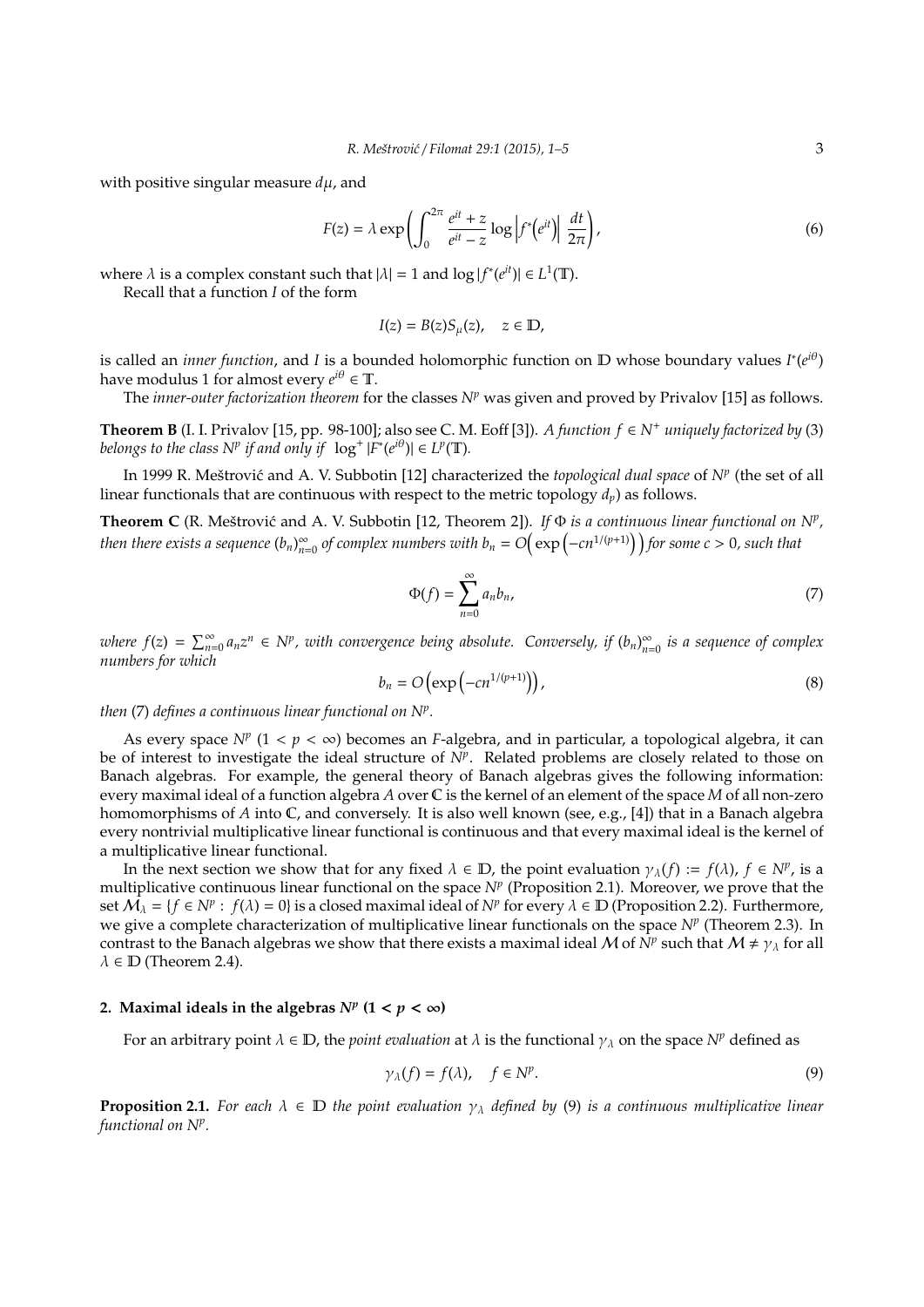*Proof.* Obviously,  $\gamma_\lambda$  is a linear and multiplicative functional on  $N^p$ . It remains to show that  $\gamma_\lambda$  is continuous. Notice that the sequence  $(b_n)_{n=0}^{\infty}$  with  $b_n = \lambda^n$  for all  $n = 0, 1, 2, ...$  obviously satisfies the condition (8) from Theorem C. Hence, by Theorem C, the linear functional Φ defined on *N<sup>p</sup>* as

$$
\Phi(f) := \sum_{n=0}^{\infty} a_n \lambda^n = f(\lambda) := \gamma_{\lambda}(f), \quad f \in N^p,
$$

is continuous on  $N^p$  with respect to the metric topogy  $d_p$  given by (2).  $\Box$ 

For  $\lambda \in \mathbb{D}$ , we define

$$
\mathcal{M}_{\lambda} = \{ f \in \mathbb{N}^p : f(\lambda) = 0 \}. \tag{10}
$$

**Proposition 2.2.** *The set*  $M_\lambda$  *defined by* (10) *is a closed maximal ideal of*  $N^p$  *for all*  $\lambda \in \mathbb{D}$ *.* 

*Proof.* By Proposition 2.1,  $\gamma_{\lambda}$  is a continuous linear functional on  $N^p$ . From this and the fact that  $M_{\lambda}$  is the kernel of a continuous linear functional on  $N^p$  it follows that  $\mathcal{M}_\lambda$  is a closed maximal ideal of  $N^p$ .

The following result characterizes multiplicative linear functionals on the space *N<sup>p</sup>* .

**Theorem 2.3.** Let  $\gamma$  be a nontrivial multiplicative linear functional on N<sup>p</sup>. Then there exists  $\lambda \in \mathbb{D}$  such that  $\gamma(f) = f(\lambda)$  *for every*  $f \in N^p$ . Consequently,  $\gamma$  *is a continuous map.* 

*Proof.* Take  $\lambda = \gamma(z)$ . Then  $\gamma(z - \lambda) = 0$ . If we suppose that  $\lambda \notin \mathbb{D}$ , then  $z \mapsto 1/(z - \lambda)$  ( $z \in \mathbb{D}$ ) is a bounded function on the closed unit disk  $\overline{D}$  :  $|z| \le 1$ , and hence  $z \mapsto z - \lambda$  ( $z \in D$ ) is an invertible element of the algebra *N<sup>p</sup>*. However, for each invertible element  $f \in N^p$  we have  $1 = \gamma(1) = \gamma(f)\gamma(f^{-1})$ , which implies that  $\gamma(f) \neq 0$ . In particular, it follows that  $\gamma(z - \lambda) \neq 0$ . This contradiction shows that must be  $\lambda \in \mathbb{D}$ .

Now consider the set  $(z - \lambda)N^p = \{(z - \lambda)f(z) : f \in N^p\}$ . If we suppose that  $f(\lambda) = 0$  for some  $f \in N^p$ , then by Theorem B, the function  $g$  defined by  $g(z) = f(z)/(z - \lambda)$  ( $z \in \mathbb{D}$ ) belongs to the class  $N^p$ . Therefore, we have

$$
\mathcal{M}_{\lambda} = (z - \lambda) N^{p} \subset \text{ker}\gamma,
$$
\n(11)

where kery is the kernel of the functional  $\gamma$ . By Proposition 2.2,  $M_{\lambda}$  is a closed maximal ideal of  $N^p$ . Hence, by (11) we conclude that  $M_\lambda$  = kery. Moreover,  $\gamma$  is continuous and  $\gamma(f) = f(\lambda)$  for all  $f \in N^p$ . This completes the proof of the theorem.  $\Box$ 

In contrast to the Banach algebras in which every maximal ideal is the kernel of a multiplicative linear functional (see e.g., [4]), the following assertion shows that this is not true for the *F*-algebras  $\tilde{N}^p$  (1 <  $p < \infty$ ).

**Theorem 2.4.** *There exists a maximal ideal* M *of N<sup>p</sup> which is not the kernel of a multiplicative linear functional on N<sup>p</sup> .*

*Proof.* Let

$$
S_{\mu}(z) = \exp\left(-\int_0^{2\pi} \frac{e^{it} + z}{e^{it} - z} \, d\mu(t)\right), \quad z \in \mathbb{D},
$$

be a singular inner function. By Theorem B,  $S_\mu$  is not an invertible element of the algebra  $N^p$ . Therefore, 1 ∉  $S_\mu N^{\bar{p}} := \{S_\mu f : f \in N^p\}$ , whence it follows that  $S_\mu N^p$  is a proper ideal of  $N^p$ . By Zorn's lemma, there exists a maximal ideal  $\dot{M}$  which contains the ideal  $S_{\mu}N^{p}$ . If we suppose that  $M$  is the kernel of a multiplicative linear functional on  $N^p$ , then by Theorem 2.3,  $\mathcal{M} = \mathcal{M}_\lambda$  for some  $\lambda \in \mathbb{D}$ . Therefore,  $(S_\mu f)(\lambda) = 0$  for each *f* ∈ *N<sup>p</sup>*. The previous equality with *f*(*z*) = 1 (*z* ∈ **D**) yields *S*<sub>µ</sub>( $\lambda$ ) = 0. Hovewer, *S*<sub>µ</sub>( $\lambda$ ) ≠ 0 for each  $\lambda \in \mathbb{D}$ . This contradiction shows that must be  $\mathcal{M} \neq \mathcal{M}_{\lambda}$  for each  $\lambda \in \mathbb{D}$ . This completes the proof of the theorem.  $\square$ 

**Corollary 2.5.** *Does not exist a norm defined on the space N<sup>p</sup> which induces the same topolgy on N<sup>p</sup> as the metric topology dp, such that N<sup>p</sup> is a Banach algebra with respect to this norm.*

*Proof.* The assertion immediately follows from Theorem 2.4 and the well known fact that in Banach algebras every maximal ideal is the kernel of a multiplicative linear functional (see, e.g., [4]).  $\Box$